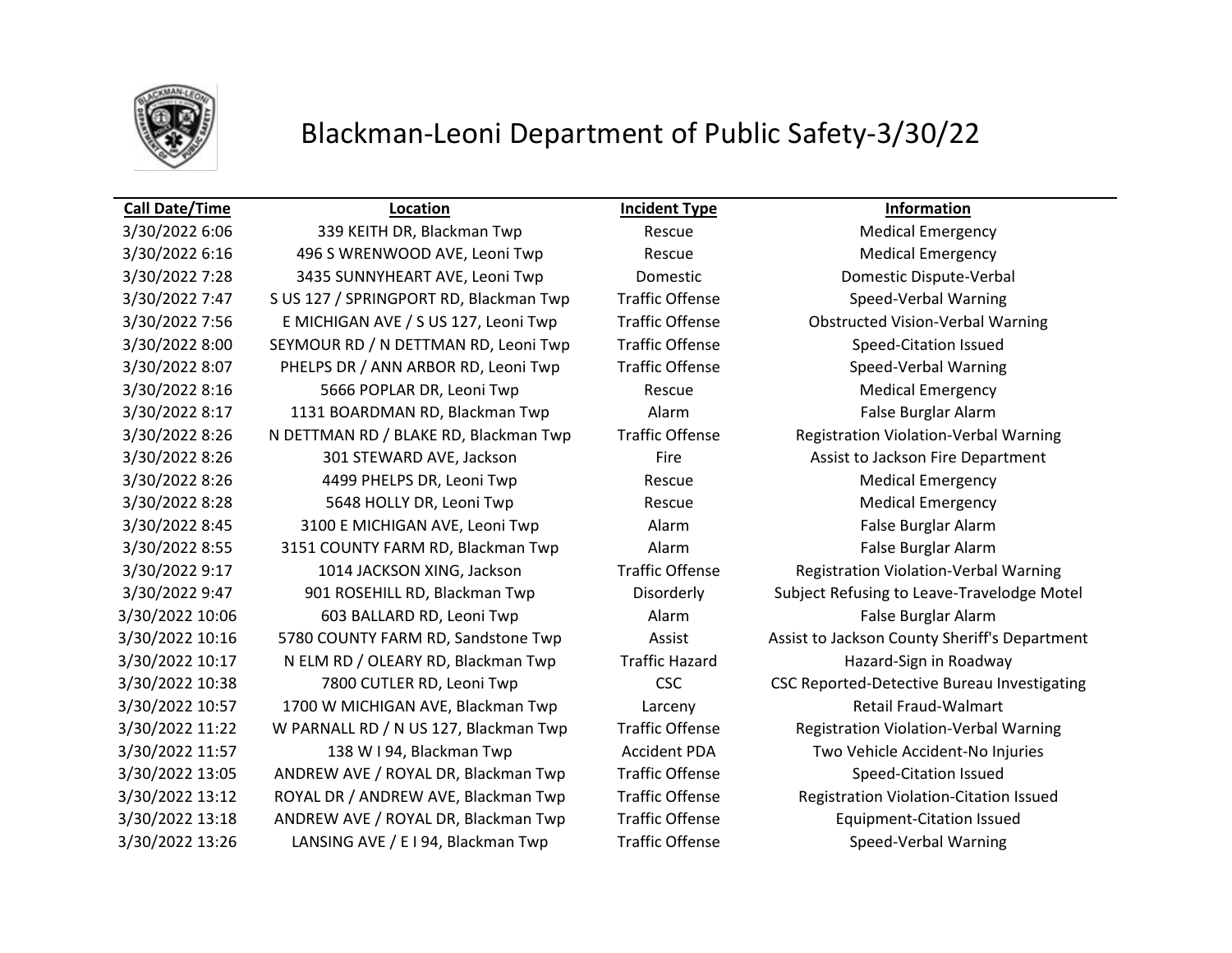

# Blackman-Leoni Department of Public Safety-3/30/22

### **Call Date/Time Location Incident Type Information**

| 3/30/2022 13:42 | 2800 SPRINGPORT RD, Blackman Twp          | <b>Traffic Offense</b>      | <b>Equipment-Verbal Warning</b>                |
|-----------------|-------------------------------------------|-----------------------------|------------------------------------------------|
| 3/30/2022 13:55 | SPRINGPORT RD / CAMPBELL DR, Blackman Twp | <b>Traffic Offense</b>      | Registration Violation-Citation Issued         |
| 3/30/2022 13:57 | 106 WILLOW ST, Blackman Twp               | Assault                     | Assault Reported-Prosecutor Review             |
| 3/30/2022 13:59 | 151 FACTORY RD, Leoni Twp                 | Fire                        | <b>False Fire Alarm</b>                        |
| 3/30/2022 14:13 | 2724 GRANADA DR, Blackman Twp             | <b>Welfare Check</b>        | Welfare Check on Subject-Unable to Locate      |
| 3/30/2022 14:51 | 1700 W MICHIGAN AVE, Blackman Twp         | Larceny                     | <b>Retail Fraud-Walmart</b>                    |
| 3/30/2022 14:53 | 1220 W PARNALL RD, Blackman Twp           | Disorderly                  | Subjects Refusing to Leave-Dollar General      |
| 3/30/2022 14:53 | 2400 SHIRLEY DR, Blackman Twp             | <b>Welfare Check</b>        | Welfare Check on Subject-Unable to Locate      |
| 3/30/2022 14:57 | 830 ROYAL DR, Blackman Twp                | Domestic                    | Domestic Dispute-Verbal                        |
| 3/30/2022 15:05 | 4020 COUNTY FARM RD, Blackman Twp         | Hit and Run                 | Hit and Run Accident-Citation Issued           |
| 3/30/2022 15:12 | 2719 GRANADA DR, Blackman Twp             | <b>Welfare Check</b>        | Welfare Check on Subject-Checked OK            |
| 3/30/2022 15:13 | 210 CARDINAL CRST, Blackman Twp           | Rescue                      | <b>Medical Emergency</b>                       |
| 3/30/2022 15:15 | 1440 MUNITH RD, Leoni Twp                 | Civil Dispute               | Civil Dispute Over Property Lines              |
| 3/30/2022 15:27 | 830 ROYAL DR, Blackman Twp                | <b>Suspicious Situation</b> | Suspicious Situation Reported-America's Best   |
| 3/30/2022 15:39 | 106 WILLOW ST, Blackman Twp               | Disorderly                  | Subject Arrested for Disorderly Conduct        |
| 3/30/2022 15:42 | E I 94 / AIRPORT RD, Blackman Twp         | <b>Accident PDA</b>         | Two Vehicle Accident-No Injuries               |
| 3/30/2022 15:47 | 2592 FESSENDEN ST, Blackman Twp           | Fire                        | <b>False Fire Alarm</b>                        |
| 3/30/2022 16:03 | 3475 BALMARS AVE, Blackman Twp            | Rescue                      | <b>Medical Emergency</b>                       |
| 3/30/2022 16:27 | 171 PEACH ST, Blackman Twp                | Fire                        | <b>False Fire Alarm</b>                        |
| 3/30/2022 16:38 | 5400 SEYMOUR RD, Leoni Twp                | Warrants                    | Subject Arrested on Outstanding Felony Warrant |
| 3/30/2022 16:48 | 106 WILLOW ST, Blackman Twp               | Domestic                    | Domestic Assault Reported-Prosecutor Review    |
| 3/30/2022 16:48 | 200 ANDREW PARK DR, Leoni Twp             | Disorderly                  | Trouble with Subject Refusing to Leave         |
| 3/30/2022 18:08 | W MICHIGAN AVE / N BROWN ST, Blackman Twp | <b>Welfare Check</b>        | Welfare Check on Subject-Unable to Locate      |
| 3/30/2022 18:28 | 1700 W MICHIGAN AVE, Blackman Twp         | Larceny                     | <b>Retail Fraud-Walmart</b>                    |
| 3/30/2022 18:42 | 5178 STONE RIVER RD, Blackman Twp         | Larceny                     | Larceny Reported-Suspect Identified            |
| 3/30/2022 19:01 | 7014 DEWEESE RD, Blackman Twp             | <b>Welfare Check</b>        | Welfare Check on Subject-Checked OK            |
| 3/30/2022 19:26 | 1700 W MICHIGAN AVE, Blackman Twp         | Larceny                     | <b>Retail Fraud-Walmart</b>                    |
| 3/30/2022 19:37 | BOARDMAN RD / MAYNARD AVE, Blackman Twp   | <b>Traffic Offense</b>      | <b>Registration Violation-Verbal Warning</b>   |